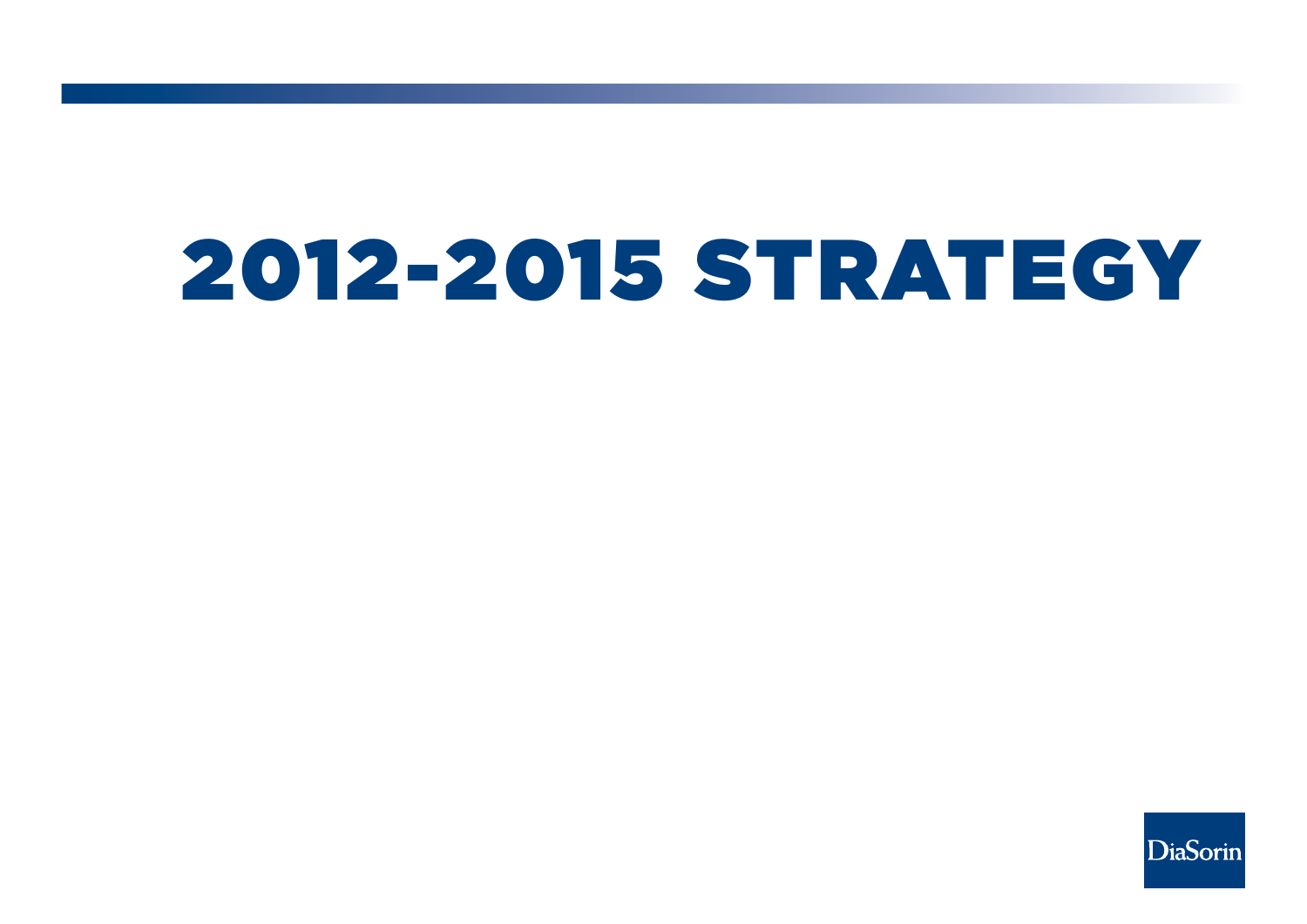#### $DiaSorin$

## BUSINESS PLAN REVENUES MAIN ASSUMPTIONS

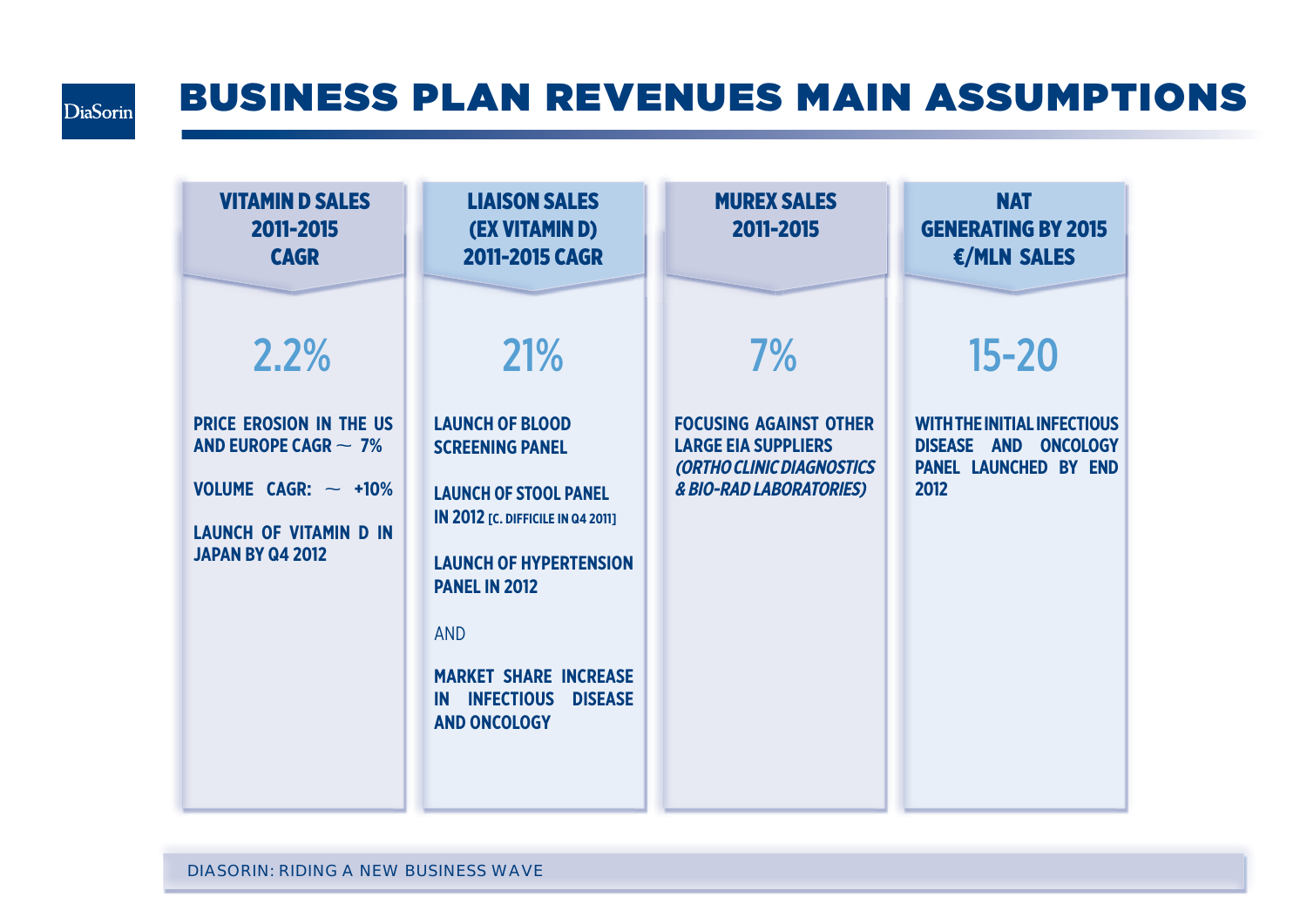

## BUSINESS PLAN MAIN MARGIN ASSUMPTIONS

GROSS MARGINS FLAT ON 2011: >70%

PRESSURE IN VITAMIN D PRICES

SCALE ECONOMIES IN MANUFACTURING PLANTS

REDUCED ROYALTY RATES

OPERATING MARGINS: SUSTAINABLE THROUGHOUT THE PERIOD

ADDITIONAL INVESTMENT COMPENSATED THROUGH OPERATING LEVERAGE

DIASORIN: RIDING A NEW BUSINESS WAVE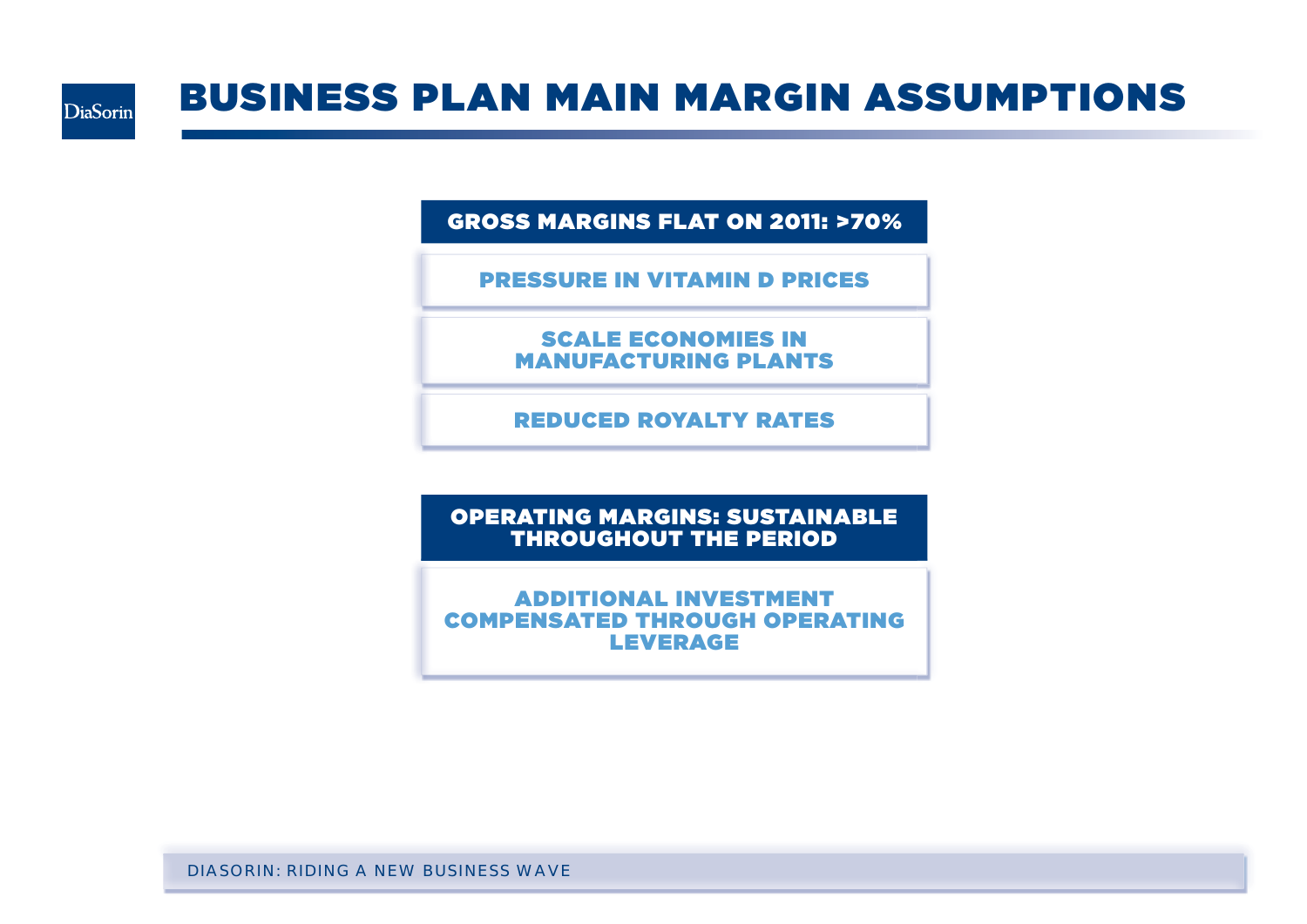#### DiaSorin

## DIASORIN ADDITIONAL REVENUES BREAKDOWN

|                                                              | <b>MARKET VALUE</b><br>€/MLN          | <b>WW DIASORIN</b><br><b>MARKET SHARE</b> |              | <b>REVENUES</b><br><b>POTENTIAL €/MLN</b> | <b>DIASORIN STRATEGY</b>                                                                                                                                                                                                                                                                           |
|--------------------------------------------------------------|---------------------------------------|-------------------------------------------|--------------|-------------------------------------------|----------------------------------------------------------------------------------------------------------------------------------------------------------------------------------------------------------------------------------------------------------------------------------------------------|
|                                                              |                                       | <b>2011E</b>                              | <b>2015E</b> |                                           |                                                                                                                                                                                                                                                                                                    |
| <b>INFECTIOUS DISEASE</b><br>(EX HEPATITIS AND RETROVIRUSES) | <b>WW 850</b>                         | 10%                                       | ~15%         | 60-70                                     | Liaison XL to:<br>- access mid-large clinical labs<br>- accelerate plate conversion<br>- consolidate ID<br>ID menu hooking:<br>- Parvovirus<br>- MMRV panel (USA)<br>- Mycoplasma                                                                                                                  |
| <b>HEPATITIS AND RETROVIRUSES</b>                            | WW 1,500<br>WW ex US and<br>Japan 750 | 5%                                        | ~18%         | 40-50                                     | - Leverage on ID<br>- Liaison XL<br>- Full menu proposition<br>- Menu differentiation<br>- Large Installed base in Key markets<br>- Murex Brand                                                                                                                                                    |
| <b>ONCOLOGY AND ENDOCRINOLOGY</b>                            | WW 1,800                              | 2%                                        | $-4%$        | $30 - 40$                                 | - Liaison XL<br>- Full menu proposition<br>- Specialties proposition<br>- USA menu expansion<br>- Hypertension                                                                                                                                                                                     |
| <b>GI STOOL TESTING</b>                                      | <b>WW 300</b><br>Europe $\sim$ 100    |                                           | $-4%$        | $15 - 20$                                 | - 1st offering GI stool panel on fully automated platform<br>- Leverage on ID<br>- Co-development of stool panel for WW market (ex US)<br>- ID growth and anchorage with menu on Liaison<br>+ Liaison XL                                                                                           |
| <b>NUCLEIC ACID TESTING (NAT)</b>                            | WW 3,400                              |                                           | n.m.         | $15 - 20$                                 | - New NAT product line using LAMP<br>- Leverage on installed base with complementary NAT<br>assays<br>$-2012$ launch:<br>- 7 NAT ID tests<br>- LAMP analyzer (LIAISION IAM)<br>- Automated Extractor<br>- Stool collection device<br>- New market penetration: Onco-Hematology (2 tests in<br>2013 |
| <b>VITAMIND</b>                                              | <b>WW 270</b>                         | 55%                                       | $-45%$       | $10 - 20$                                 | - Maintenance of Vit D market leadership<br>- New markets penetration (e.g. Japan - Q4'12)                                                                                                                                                                                                         |

DIASORIN: RIDING A NEW BUSINESS WAVE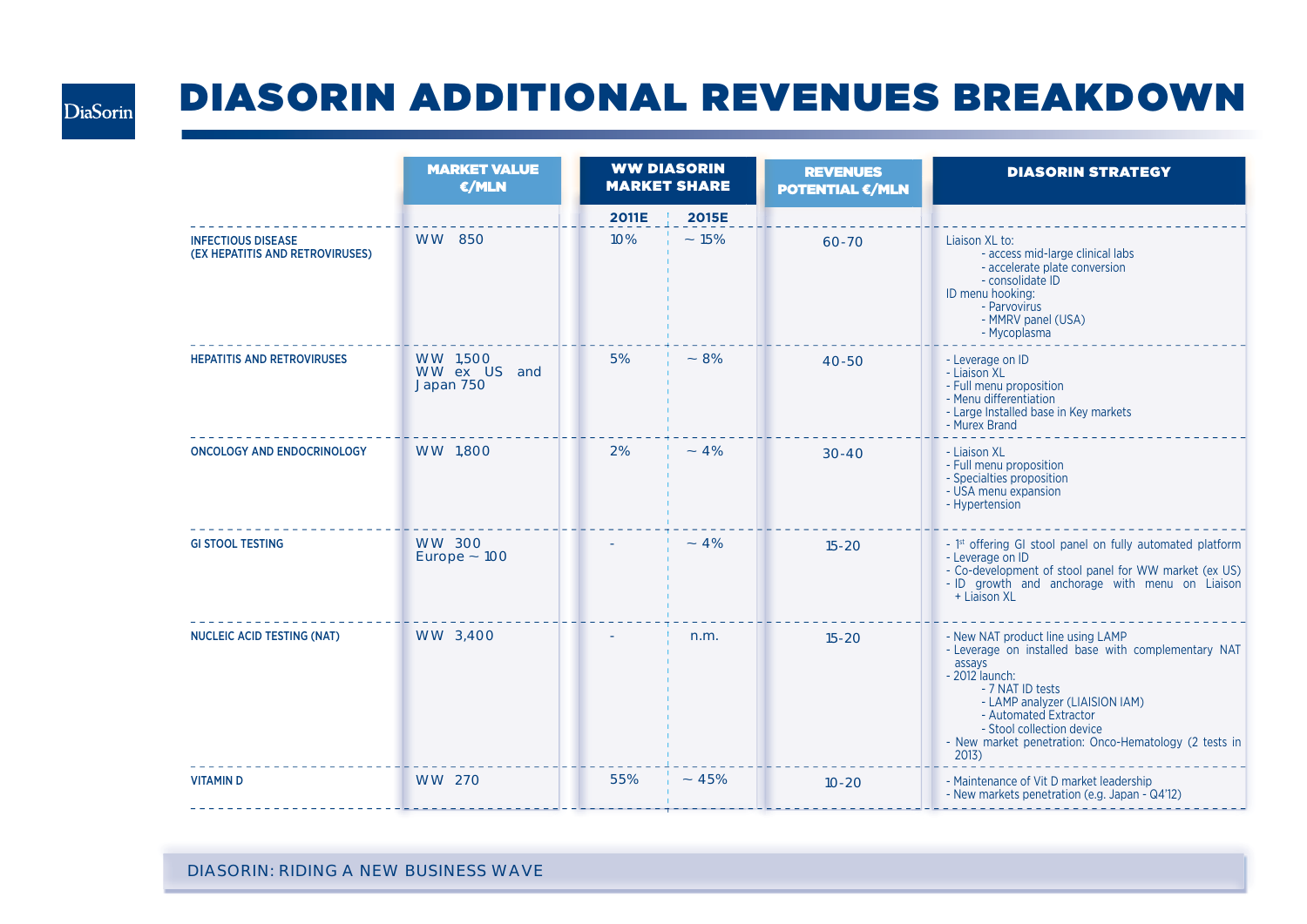

## 2012-2015 GUIDANCE

| €/MLN         | <b>FY 2011 E</b> | <b>FY 2015 E</b> |
|---------------|------------------|------------------|
| <b>SALES</b>  | $\sim 450$       | 630-680          |
| <b>EBITDA</b> | $\sim 200$       | > 280            |
|               |                  |                  |



DIASORIN: RIDING A NEW BUSINESS WAVE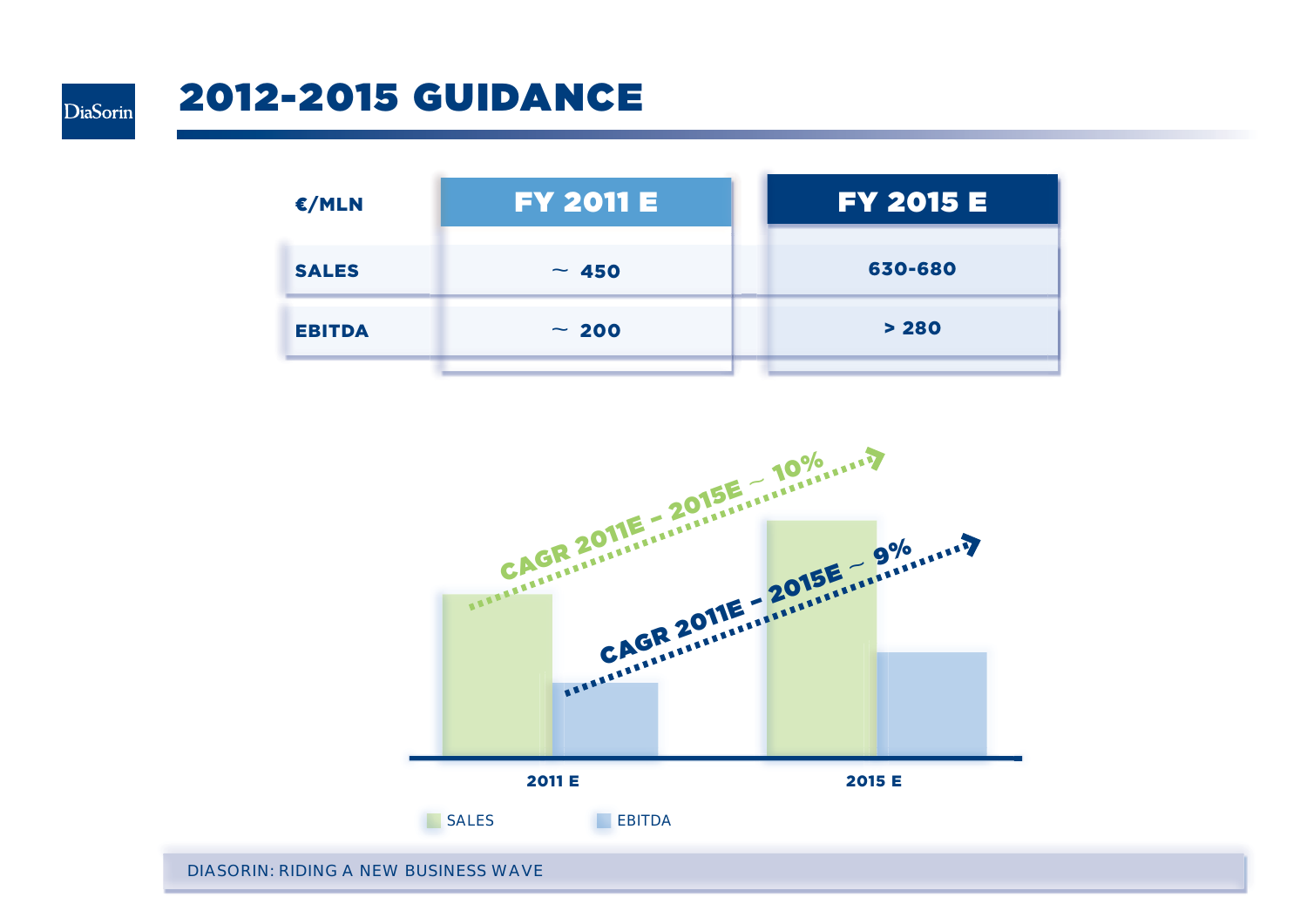

### FUTURE M&A

DIASORIN STRONG BALANCE SHEET AND CASH GENERATION ALLOW US TO LOOK FOR FUTURE ACQUISITIONS IN TERMS OF:





DIASORIN CASH AS THE BASIS FOR FUTURE ACQUISITIONS AND AGREEMENTS